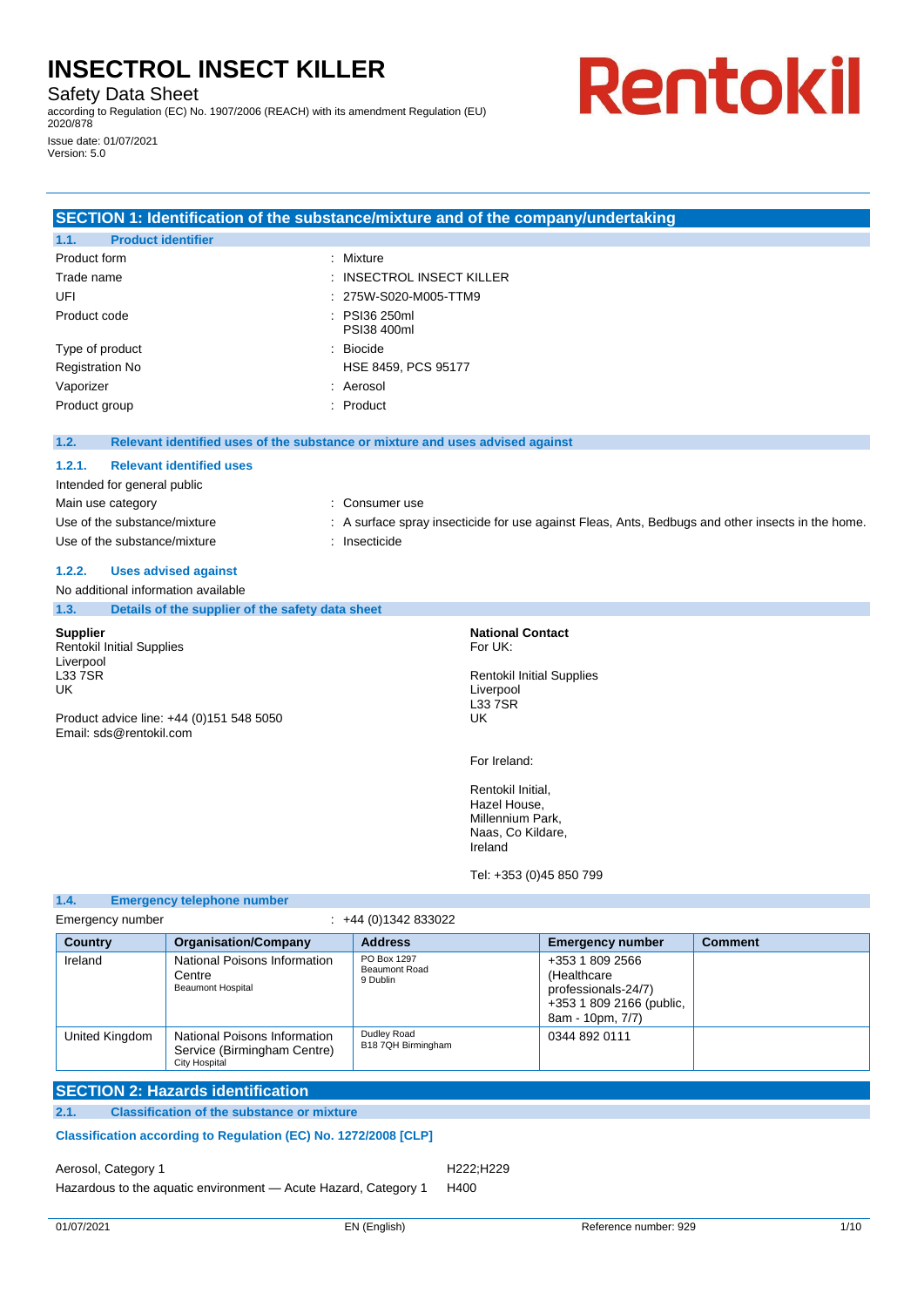# Safety Data Sheet

according to Regulation (EC) No. 1907/2006 (REACH) with its amendment Regulation (EU) 2020/878

Hazardous to the aquatic environment — Chronic Hazard, Category 1 H410

Full text of H-statements: see section 16

## **Adverse physicochemical, human health and environmental effects**

No additional information available

| 2.2.<br><b>Label elements</b>                              |                                                                                                                                                                                                                                                                                                                                                                                                                                                                                                                                                                                                                                                                                      |
|------------------------------------------------------------|--------------------------------------------------------------------------------------------------------------------------------------------------------------------------------------------------------------------------------------------------------------------------------------------------------------------------------------------------------------------------------------------------------------------------------------------------------------------------------------------------------------------------------------------------------------------------------------------------------------------------------------------------------------------------------------|
| Labelling according to Regulation (EC) No. 1272/2008 [CLP] |                                                                                                                                                                                                                                                                                                                                                                                                                                                                                                                                                                                                                                                                                      |
| Hazard pictograms (CLP)                                    | GHS02<br>GHS09                                                                                                                                                                                                                                                                                                                                                                                                                                                                                                                                                                                                                                                                       |
| Signal word (CLP)                                          | Danger                                                                                                                                                                                                                                                                                                                                                                                                                                                                                                                                                                                                                                                                               |
| Hazard statements (CLP)                                    | : H222 - Extremely flammable aerosol.<br>H229 - Pressurised container: May burst if heated.<br>H410 - Very toxic to aquatic life with long lasting effects.                                                                                                                                                                                                                                                                                                                                                                                                                                                                                                                          |
| Precautionary statements (CLP)                             | : P101 - If medical advice is needed, have product container or label at hand.<br>P102 - Keep out of reach of children.<br>P210 - Keep away from heat, hot surfaces, sparks, open flames and other ignition sources. No<br>smoking.<br>P211 - Do not spray on an open flame or other ignition source.<br>P251 - Do not pierce or burn, even after use.<br>P273 - Avoid release to the environment.<br>P410+P412 - Protect from sunlight. Do not expose to temperatures exceeding 50 °C, 122 °F.<br>P501 - Dispose of contents and container to normal household waste. However if used in a<br>place of work any product and empty container must be disposed of as controlled waste |
| <b>EUH-statements</b>                                      | EUH208 - Contains Permethrin. May produce an allergic reaction.                                                                                                                                                                                                                                                                                                                                                                                                                                                                                                                                                                                                                      |

#### **2.3. Other hazards**

No additional information available

# **SECTION 3: Composition/information on ingredients**

## **3.1. Substances**

Not applicable

## **3.2. Mixtures**

| <b>Name</b>                                                                                                                                                                                                                                                                                                                                                                      | <b>Product identifier</b>                                                 | $\frac{9}{6}$ | <b>Classification according to</b><br><b>Regulation (EC) No.</b><br>1272/2008 [CLP]                                                                      |
|----------------------------------------------------------------------------------------------------------------------------------------------------------------------------------------------------------------------------------------------------------------------------------------------------------------------------------------------------------------------------------|---------------------------------------------------------------------------|---------------|----------------------------------------------------------------------------------------------------------------------------------------------------------|
| Hydrocarbons, C11-14, n-alkanes, isoalkanes, cyclic, <2%<br>aromatics                                                                                                                                                                                                                                                                                                            | (EC-No.) 926-141-6                                                        | $50 - 75$     | Asp. Tox. 1, H304                                                                                                                                        |
| Petroleum gases, liquefied; Petroleum gas; [A complex<br>combination of hydrocarbons produced by the distillation of<br>crude oil. It consists of hydrocarbons having carbon numbers<br>predominantly in the range of C3 through C7 and boiling in the<br>range of approximately-40°C to 80°C (-40°F to 176°F).]<br>substance with national workplace exposure limit(s) (IE, GB) | (CAS-No.) 68476-85-7<br>(EC-No.) 270-704-2<br>(EC Index-No.) 649-202-00-6 | $\geq 25$     | Flam. Gas 1A, H220<br>Press, Gas                                                                                                                         |
| permethrin (ISO); m-phenoxybenzyl 3-(2,2-dichorovinyl)-2,2-<br>dimethylcyclopro panecarboxylate                                                                                                                                                                                                                                                                                  | (CAS-No.) 52645-53-1<br>(EC-No.) 258-067-9<br>(EC Index-No.) 613-058-00-2 | 0.46          | Acute Tox. 4 (Inhalation), H332<br>Acute Tox. 4 (Oral), H302<br>Skin Sens. 1, H317<br>Aquatic Acute 1, H400 (M=1000)<br>Aquatic Chronic 1, H410 (M=1000) |
| d-Allethrin                                                                                                                                                                                                                                                                                                                                                                      | (CAS-No.) 231937-89-6                                                     | 0.13          | Acute Tox. 4 (Oral), H302<br>Acute Tox. 4 (Inhalation: dust, mist),<br>H <sub>3</sub> 32<br>Aquatic Acute 1, H400 (M=10)<br>Aquatic Chronic 1, H410      |
| 1,3-butadiene; buta-1,3-diene<br>substance with national workplace exposure limit(s) (IE, GB); substance<br>with a Community workplace exposure limit                                                                                                                                                                                                                            | (CAS-No.) 106-99-0<br>(EC-No.) 203-450-8<br>(EC Index-No.) 601-013-00-X   | < 0.1         | Flam. Gas 1A, H220<br>Press, Gas<br>Carc. 1A, H350<br>Muta. 1B, H340                                                                                     |

Full text of H- and EUH-statements: see section 16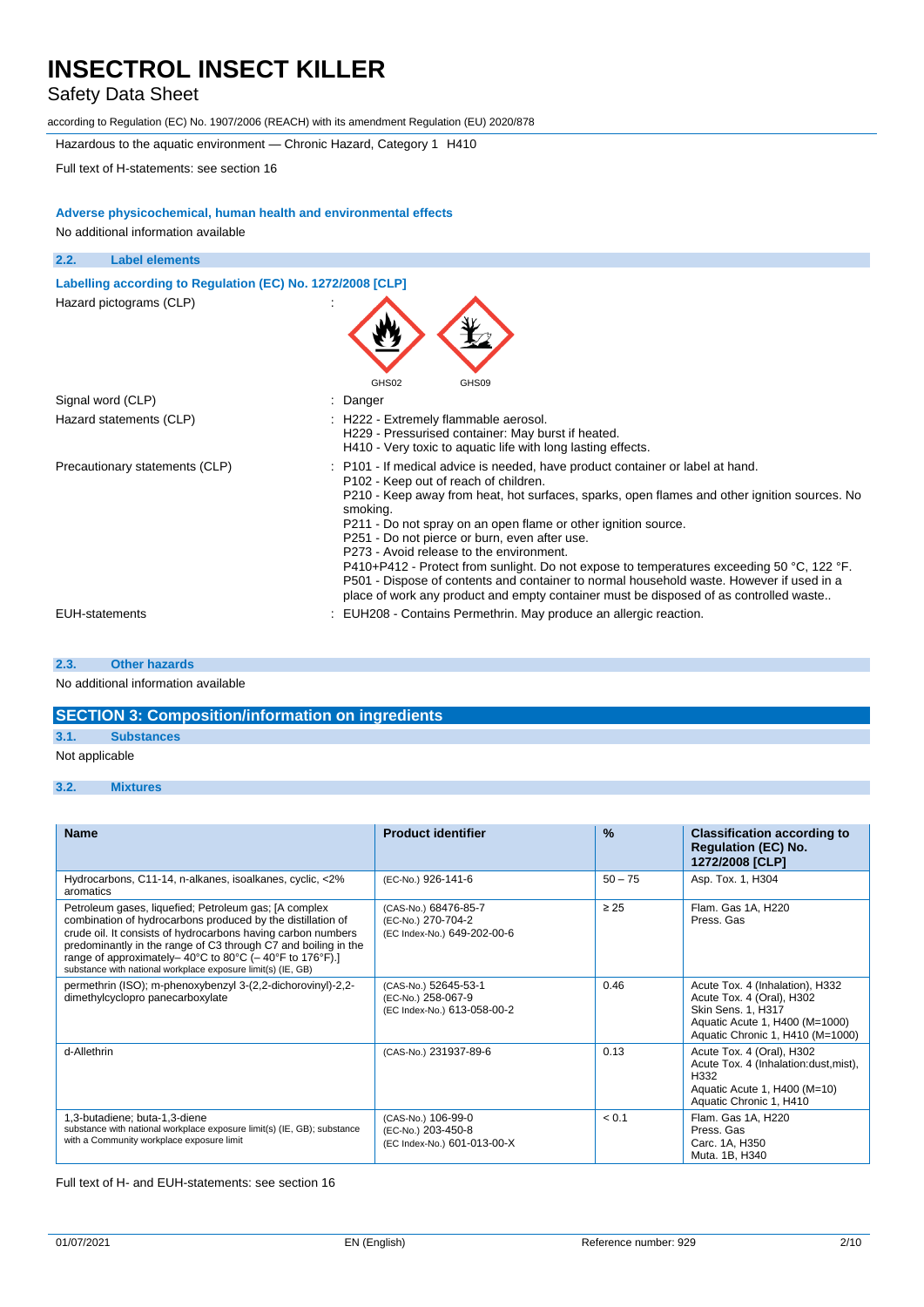# Safety Data Sheet

according to Regulation (EC) No. 1907/2006 (REACH) with its amendment Regulation (EU) 2020/878

| <b>SECTION 4: First aid measures</b>                                        |                                                                                                                                                                                                    |
|-----------------------------------------------------------------------------|----------------------------------------------------------------------------------------------------------------------------------------------------------------------------------------------------|
| 4.1.<br><b>Description of first aid measures</b>                            |                                                                                                                                                                                                    |
| First-aid measures general                                                  | Never give anything by mouth to an unconscious person. If you feel unwell, seek medical<br>advice (show the label where possible).                                                                 |
| First-aid measures after inhalation                                         | Allow affected person to breathe fresh air. Allow the victim to rest.                                                                                                                              |
| First-aid measures after skin contact                                       | Remove affected clothing and wash all exposed skin area with mild soap and water, followed<br>by warm water rinse. Repeated exposure may cause skin dryness or cracking.                           |
| First-aid measures after eye contact                                        | Rinse immediately with plenty of water. Obtain medical attention if pain, blinking or redness<br>persists.                                                                                         |
| First-aid measures after ingestion                                          | Rinse mouth. Do NOT induce vomiting. Obtain emergency medical attention.                                                                                                                           |
| 4.2.<br>Most important symptoms and effects, both acute and delayed         |                                                                                                                                                                                                    |
| Symptoms/effects                                                            | : Not expected to present a significant hazard under anticipated conditions of normal use.                                                                                                         |
| 4.3.<br>Treat symptomatically.                                              | Indication of any immediate medical attention and special treatment needed                                                                                                                         |
|                                                                             |                                                                                                                                                                                                    |
| <b>SECTION 5: Firefighting measures</b>                                     |                                                                                                                                                                                                    |
| <b>Extinguishing media</b><br>5.1.                                          |                                                                                                                                                                                                    |
| Suitable extinguishing media                                                | Foam. Dry powder. Carbon dioxide. Water spray. Sand.                                                                                                                                               |
| Unsuitable extinguishing media                                              | Do not use a heavy water stream.                                                                                                                                                                   |
| 5.2.<br>Special hazards arising from the substance or mixture               |                                                                                                                                                                                                    |
| No additional information available                                         |                                                                                                                                                                                                    |
| 5.3.<br><b>Advice for firefighters</b>                                      |                                                                                                                                                                                                    |
| Firefighting instructions                                                   | Use water spray or fog for cooling exposed containers. Exercise caution when fighting any<br>chemical fire. Prevent fire fighting water from entering the environment.                             |
| Protection during firefighting                                              | Do not enter fire area without proper protective equipment, including respiratory protection.                                                                                                      |
| Other information                                                           | Do not allow run-off from fire fighting to enter drains or water courses.                                                                                                                          |
| <b>SECTION 6: Accidental release measures</b>                               |                                                                                                                                                                                                    |
| 6.1.<br>Personal precautions, protective equipment and emergency procedures |                                                                                                                                                                                                    |
|                                                                             |                                                                                                                                                                                                    |
| 6.1.1.<br>For non-emergency personnel<br>Emergency procedures               | Evacuate unnecessary personnel.                                                                                                                                                                    |
| 6.1.2.<br>For emergency responders                                          |                                                                                                                                                                                                    |
| Protective equipment                                                        | Equip cleanup crew with proper protection.                                                                                                                                                         |
| Emergency procedures                                                        | Ventilate area.                                                                                                                                                                                    |
| 6.2.<br><b>Environmental precautions</b>                                    |                                                                                                                                                                                                    |
|                                                                             | Prevent entry to sewers and public waters. Notify authorities if liquid enters sewers or public waters. Avoid release to the environment.                                                          |
| 6.3.<br>Methods and material for containment and cleaning up                |                                                                                                                                                                                                    |
| Methods for cleaning up                                                     | : Collect spillage. Store away from other materials.                                                                                                                                               |
| 6.4.<br><b>Reference to other sections</b>                                  |                                                                                                                                                                                                    |
| See also sections 8 and 13. Exposure controls and personal protection.      |                                                                                                                                                                                                    |
| <b>SECTION 7: Handling and storage</b>                                      |                                                                                                                                                                                                    |
| <b>Precautions for safe handling</b><br>7.1.                                |                                                                                                                                                                                                    |
| Precautions for safe handling                                               | Wash hands and other exposed areas with mild soap and water before eating, drinking or                                                                                                             |
|                                                                             | smoking and when leaving work. Provide good ventilation in process area to prevent formation<br>of vapour.                                                                                         |
| Conditions for safe storage, including any incompatibilities<br>7.2.        |                                                                                                                                                                                                    |
| Storage conditions                                                          | Protect from heat and direct sunlight. Keep out of reach of children. Keep only in the original<br>container in a cool well ventilated place. Keep away from food, drink and animal feedingstuffs. |
|                                                                             | Keep container closed when not in use.                                                                                                                                                             |
| Incompatible products                                                       | Strong bases. Strong acids.                                                                                                                                                                        |
| Incompatible materials                                                      | Sources of ignition. Direct sunlight.                                                                                                                                                              |
| <b>Specific end use(s)</b><br>7.3.                                          |                                                                                                                                                                                                    |
| Insecticide.                                                                |                                                                                                                                                                                                    |
| <b>SECTION 8: Exposure controls/personal protection</b>                     |                                                                                                                                                                                                    |
| <b>Control parameters</b><br>8.1.                                           |                                                                                                                                                                                                    |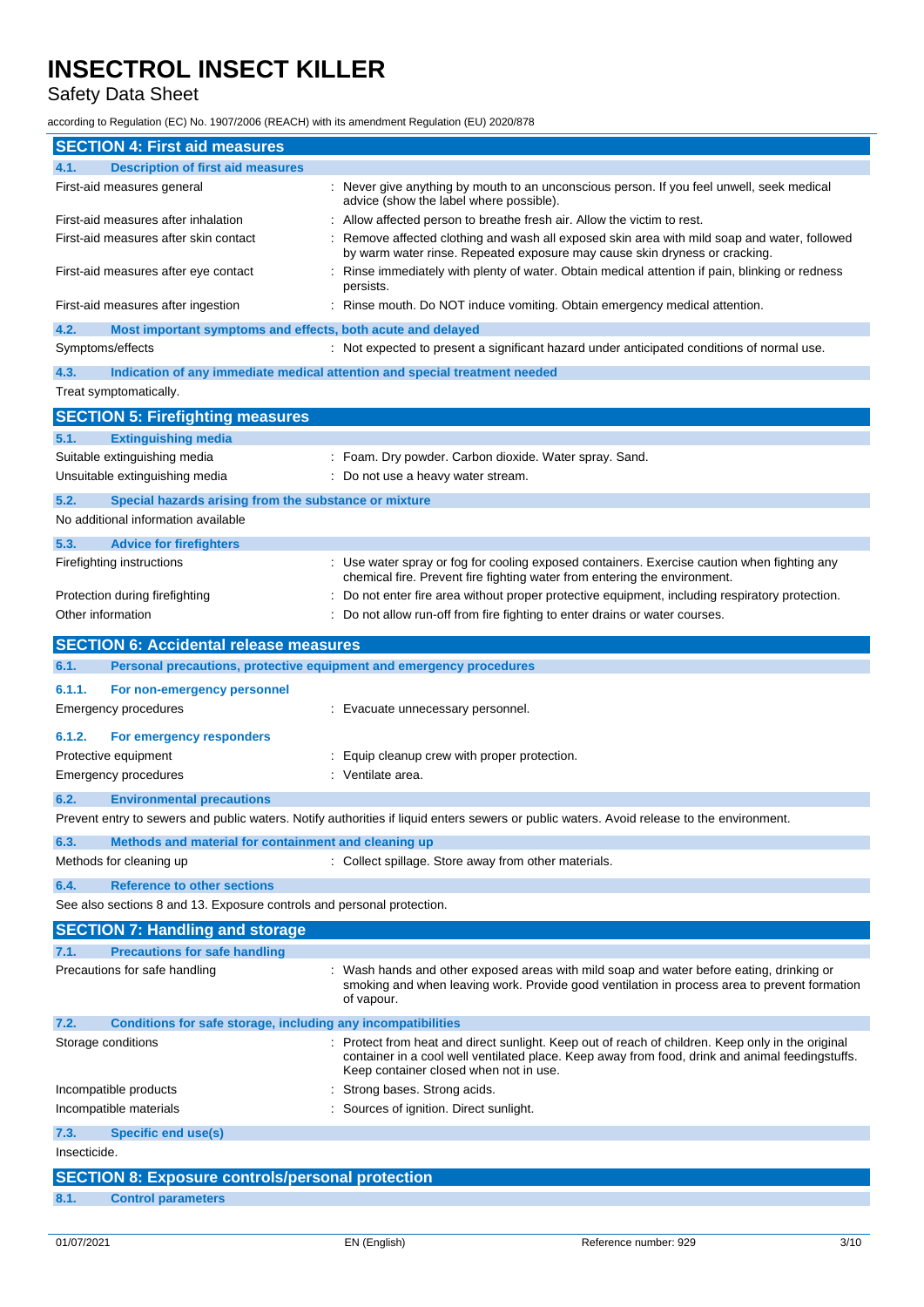# Safety Data Sheet

according to Regulation (EC) No. 1907/2006 (REACH) with its amendment Regulation (EU) 2020/878

| 1,3-butadiene; buta-1,3-diene (106-99-0)                                                                                                                                                                                                                                                                                |                       |                                                                                           |
|-------------------------------------------------------------------------------------------------------------------------------------------------------------------------------------------------------------------------------------------------------------------------------------------------------------------------|-----------------------|-------------------------------------------------------------------------------------------|
| EU                                                                                                                                                                                                                                                                                                                      | Local name            | 1,3-Butadiene                                                                             |
| EU                                                                                                                                                                                                                                                                                                                      | <b>IOEL TWA</b>       | $2.2 \text{ mg/m}^3$                                                                      |
| EU                                                                                                                                                                                                                                                                                                                      | <b>IOEL TWA [ppm]</b> | 1 ppm                                                                                     |
| EU                                                                                                                                                                                                                                                                                                                      | <b>Notes</b>          | SCOEL Recommendations (2007)                                                              |
| Ireland                                                                                                                                                                                                                                                                                                                 | Local name            | Buta-1,3-diene                                                                            |
| Ireland                                                                                                                                                                                                                                                                                                                 | OEL TWA [1]           | $2.2 \text{ mg/m}^3$                                                                      |
| Ireland                                                                                                                                                                                                                                                                                                                 | OEL TWA [2]           | 1 ppm                                                                                     |
| Ireland                                                                                                                                                                                                                                                                                                                 | Notes (IE)            | Carc.1A, Muta.1B                                                                          |
| United Kingdom                                                                                                                                                                                                                                                                                                          | Local name            | Buta-1,3-diene                                                                            |
| United Kingdom                                                                                                                                                                                                                                                                                                          | WEL TWA (OEL TWA) [1] | $22 \text{ mg/m}^3$                                                                       |
| United Kingdom                                                                                                                                                                                                                                                                                                          | WEL TWA (OEL TWA) [2] | 10 ppm                                                                                    |
| United Kingdom                                                                                                                                                                                                                                                                                                          | Remark (WEL)          | Carc (Capable of causing cancer and/or heritable<br>genetic damage. See paragraphs 49–51) |
| Petroleum gases, liquefied; Petroleum gas; [A complex combination of hydrocarbons produced by the distillation of crude oil. It<br>consists of hydrocarbons having carbon numbers predominantly in the range of C3 through C7 and boiling in the range of<br>approximately-40°C to 80°C (-40°F to 176°F).] (68476-85-7) |                       |                                                                                           |
| Ireland                                                                                                                                                                                                                                                                                                                 | Local name            | Liquefied petroleum gas (LPG)                                                             |

| Ireland        | Local name                | Liquefied petroleum gas (LPG)                                                                                                                                |
|----------------|---------------------------|--------------------------------------------------------------------------------------------------------------------------------------------------------------|
| Ireland        | OEL TWA [1]               | 1800 mg/m <sup>3</sup>                                                                                                                                       |
| Ireland        | OEL TWA [2]               | 1000 ppm                                                                                                                                                     |
| Ireland        | <b>OEL STEL</b>           | $2250 \text{ mg/m}^3$                                                                                                                                        |
| Ireland        | OEL STEL [ppm]            | 1250 ppm                                                                                                                                                     |
| United Kingdom | Local name                | Liquefied petroleum gas                                                                                                                                      |
| United Kingdom | WEL TWA (OEL TWA) [1]     | $1750 \text{ mg/m}^3$                                                                                                                                        |
| United Kingdom | WEL TWA (OEL TWA) [2]     | 1000 ppm                                                                                                                                                     |
| United Kingdom | WEL STEL (OEL STEL)       | $2180 \text{ mg/m}^3$                                                                                                                                        |
| United Kingdom | WEL STEL (OEL STEL) [ppm] | 1250 ppm                                                                                                                                                     |
| United Kingdom | Remark (WEL)              | Carc (Capable of causing cancer and/or heritable<br>genetic damage. See paragraphs 49-51) (only applies<br>if LPG contains more than 0.1% of buta-1,3-diene) |

#### **8.2. Exposure controls**

# **Personal protective equipment:**

Avoid all unnecessary exposure.

## **Hand protection:**

None necessary during normal handling and use.

# **Eye protection:**

None necessary during normal handling and use.

#### **Respiratory protection:**

None necessary during normal handling and use.

#### **Other information:**

Do not eat, drink or smoke during use.

| <b>SECTION 9: Physical and chemical properties</b>            |                      |                       |      |
|---------------------------------------------------------------|----------------------|-----------------------|------|
| Information on basic physical and chemical properties<br>9.1. |                      |                       |      |
| Physical state                                                | $:$ Liquid           |                       |      |
| Appearance                                                    | : Colourless liquid. |                       |      |
| Colour                                                        | : Colourless.        |                       |      |
| Odour                                                         | : characteristic.    |                       |      |
| Odour threshold                                               | : No data available  |                       |      |
| рH                                                            | : No data available  |                       |      |
| Relative evaporation rate (butylacetate=1)                    | : No data available  |                       |      |
| Melting point                                                 | : No data available  |                       |      |
| Freezing point                                                | : No data available  |                       |      |
| 01/07/2021                                                    | EN (English)         | Reference number: 929 | 4/10 |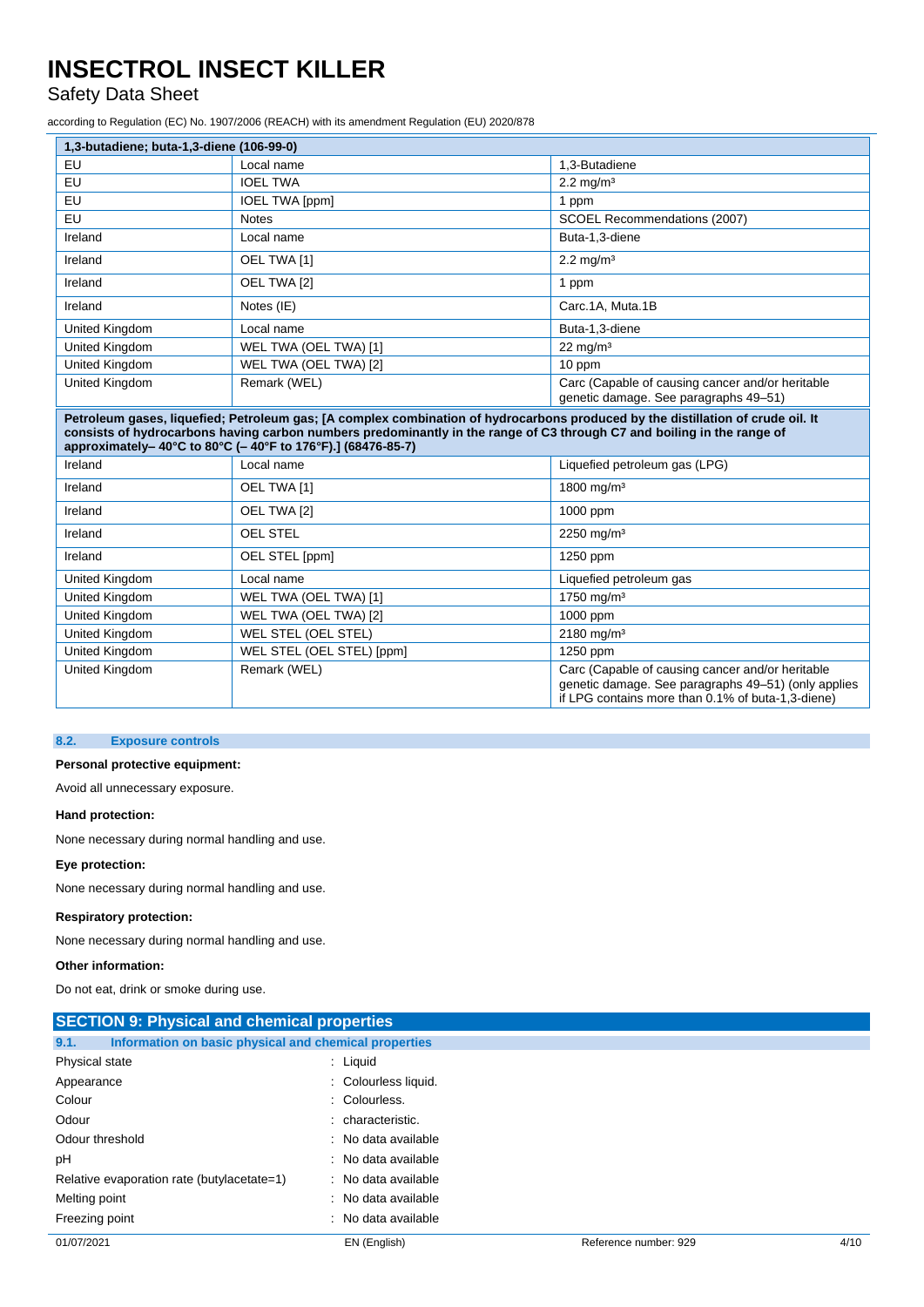# Safety Data Sheet

according to Regulation (EC) No. 1907/2006 (REACH) with its amendment Regulation (EU) 2020/878

| Boiling point                                   | $\therefore$ -2 – -45 °C for aerosol propellant |
|-------------------------------------------------|-------------------------------------------------|
| Flash point                                     | : $<$ -40 °C                                    |
| Auto-ignition temperature                       | : No data available                             |
| Decomposition temperature                       | : No data available                             |
| Flammability (solid, gas)                       | : Extremely flammable aerosol.                  |
| Vapour pressure                                 | : No data available                             |
| Relative vapour density at 20 °C                | : No data available                             |
| Relative density                                | : No data available                             |
| Solubility                                      | : immiscible.                                   |
| Partition coefficient n-octanol/water (Log Pow) | : No data available                             |
| Viscosity, kinematic                            | : No data available                             |
| Viscosity, dynamic                              | : No data available                             |
| Explosive properties                            | : No data available                             |
| Oxidising properties                            | : No data available                             |
| <b>Explosive limits</b>                         | : No data available                             |
| <b>Other information</b><br>9.2.                |                                                 |

Additional information **information** : Discharge rate 1.7g/sec at 20degreesC. Net fill weight (for aerosols) 232g.

| <b>SECTION 10: Stability and reactivity</b>                                           |
|---------------------------------------------------------------------------------------|
| 10.1.<br><b>Reactivity</b>                                                            |
| The product is stable at normal handling and storage conditions.                      |
| 10.2.<br><b>Chemical stability</b>                                                    |
| Extremely flammable aerosol.                                                          |
| <b>Possibility of hazardous reactions</b><br>10.3.                                    |
| The product is stable at normal handling and storage conditions.                      |
| <b>Conditions to avoid</b><br>10.4.                                                   |
| Direct sunlight. Extremely high or low temperatures.                                  |
| 10.5.<br><b>Incompatible materials</b>                                                |
| Do not spray on naked flame or any incandescent material. Strong acids. Strong bases. |
| 10.6.<br><b>Hazardous decomposition products</b>                                      |
| Fume, Carbon monoxide, Carbon dioxide,                                                |
| <b>SECTION 11: Toxicological information</b>                                          |
| Information on toxicological effects<br>11.1.                                         |
| : Not classified<br>Acute toxicity                                                    |
| d-Allethrin (231937-89-6)                                                             |

| <b>Q-AIIEUIIIIII (231931-09-0)</b> |                                                                                                          |                       |      |
|------------------------------------|----------------------------------------------------------------------------------------------------------|-----------------------|------|
| LD50 oral rat                      | 1000 mg/kg                                                                                               |                       |      |
| LD50 dermal rat                    | > 2000 mg/kg                                                                                             |                       |      |
| LC50 Inhalation - Rat              | $> 5.77$ mg/l/4h                                                                                         |                       |      |
|                                    | permethrin (ISO); m-phenoxybenzyl 3-(2,2-dichorovinyl)-2,2-dimethylcyclopro panecarboxylate (52645-53-1) |                       |      |
| LD50 dermal rat                    | > 2000 mg/kg bodyweight                                                                                  |                       |      |
| Skin corrosion/irritation          | : Not classified                                                                                         |                       |      |
| Additional information             | : Repeated exposure may cause skin dryness or cracking.                                                  |                       |      |
| Serious eye damage/irritation      | : Not classified                                                                                         |                       |      |
| Additional information             | : Based on available data, the classification criteria are not met                                       |                       |      |
| Respiratory or skin sensitisation  | : Not classified                                                                                         |                       |      |
| Additional information             | : Based on available data, the classification criteria are not met                                       |                       |      |
| Germ cell mutagenicity             | : Not classified                                                                                         |                       |      |
|                                    | Based on available data, the classification criteria are not met                                         |                       |      |
| Carcinogenicity                    | : Not classified                                                                                         |                       |      |
| Additional information             | : Based on available data, the classification criteria are not met                                       |                       |      |
| Reproductive toxicity              | : Not classified                                                                                         |                       |      |
| Additional information             | Based on available data, the classification criteria are not met                                         |                       |      |
| STOT-single exposure               | : Not classified                                                                                         |                       |      |
| Additional information             | : Based on available data, the classification criteria are not met                                       |                       |      |
| 01/07/2021                         | EN (English)                                                                                             | Reference number: 929 | 5/10 |
|                                    |                                                                                                          |                       |      |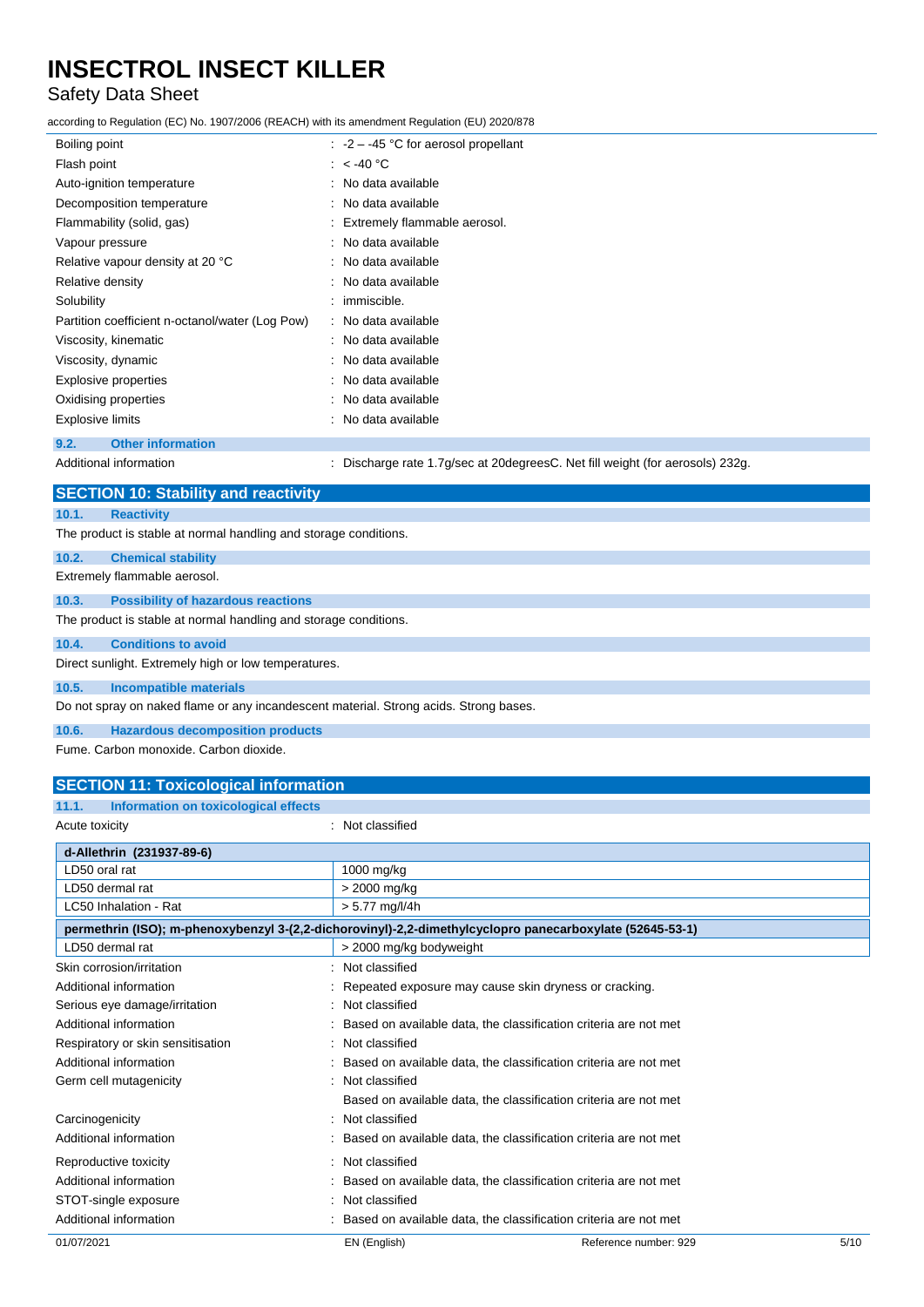# Safety Data Sheet

according to Regulation (EC) No. 1907/2006 (REACH) with its amendment Regulation (EU) 2020/878

| STOT-repeated exposure<br>Additional information       | Not classified<br>Based on available data, the classification criteria are not met |  |
|--------------------------------------------------------|------------------------------------------------------------------------------------|--|
| Aspiration hazard<br>Additional information            | Not classified<br>Based on available data, the classification criteria are not met |  |
| <b>INSECTROL INSECT KILLER</b>                         |                                                                                    |  |
| Vaporizer                                              | Aerosol                                                                            |  |
| Potential adverse human health effects and<br>symptoms | Based on available data, the classification criteria are not met.                  |  |

| <b>SECTION 12: Ecological information</b>                                                                |                                                         |  |  |
|----------------------------------------------------------------------------------------------------------|---------------------------------------------------------|--|--|
| 12.1.<br><b>Toxicity</b>                                                                                 |                                                         |  |  |
| Ecology - water                                                                                          | : Very toxic to aquatic life with long lasting effects. |  |  |
| d-Allethrin (231937-89-6)                                                                                |                                                         |  |  |
| LC50 - Fish [1]                                                                                          | 0.0000708 g/l                                           |  |  |
| EC50 - Crustacea [1]                                                                                     | $0.000061$ g/l                                          |  |  |
| permethrin (ISO); m-phenoxybenzyl 3-(2,2-dichorovinyl)-2,2-dimethylcyclopro panecarboxylate (52645-53-1) |                                                         |  |  |
| LC50 - Fish [1]                                                                                          | 0.0089 mg/l 96 hrs                                      |  |  |
| LC50 - Fish [2]                                                                                          | 0.145 mg/l 96 hrs                                       |  |  |
| EC50 - Crustacea [1]                                                                                     | 0.02 mg/l 24 hrs                                        |  |  |
| ErC50 algae                                                                                              | $> 0.011$ mg/l 72 hrs                                   |  |  |
|                                                                                                          |                                                         |  |  |

# **12.2. Persistence and degradability**

**12.6. Other adverse effects**

|                               | <b>INSECTROL INSECT KILLER</b>            |                                                         |  |  |
|-------------------------------|-------------------------------------------|---------------------------------------------------------|--|--|
| Persistence and degradability |                                           | May cause long-term adverse effects in the environment. |  |  |
|                               |                                           |                                                         |  |  |
| 12.3.                         | <b>Bioaccumulative potential</b>          |                                                         |  |  |
|                               | <b>INSECTROL INSECT KILLER</b>            |                                                         |  |  |
|                               | Bioaccumulative potential                 | Not established.                                        |  |  |
|                               |                                           |                                                         |  |  |
| 12.4.                         | <b>Mobility in soil</b>                   |                                                         |  |  |
|                               | No additional information available       |                                                         |  |  |
| 12.5.                         | <b>Results of PBT and vPvB assessment</b> |                                                         |  |  |
|                               | No additional information available       |                                                         |  |  |

| Additional information                     | : Avoid release to the environment.                                                                                                                                                                     |  |
|--------------------------------------------|---------------------------------------------------------------------------------------------------------------------------------------------------------------------------------------------------------|--|
| <b>SECTION 13: Disposal considerations</b> |                                                                                                                                                                                                         |  |
| 13.1.<br><b>Waste treatment methods</b>    |                                                                                                                                                                                                         |  |
| Product/Packaging disposal recommendations | : This product is for amateur use and can be disposed of as normal household waste. However,<br>if used in a place of work, any product and empty container must be disposed of as controlled<br>waste. |  |
| Ecology - waste materials                  | : Avoid release to the environment.                                                                                                                                                                     |  |

# **SECTION 14: Transport information**

In accordance with ADR / IMDG / IATA / ADN / RID

| <b>UN number</b><br>14.1.            |                       |                                                         |      |
|--------------------------------------|-----------------------|---------------------------------------------------------|------|
| UN-No. (ADR)                         | : 1950                |                                                         |      |
| UN-No. (IMDG)                        | : 1950                |                                                         |      |
| UN-No. (IATA)                        | : 1950                |                                                         |      |
| UN-No. (ADN)                         | : 1950                |                                                         |      |
| UN-No. (RID)                         | : 1950                |                                                         |      |
| UN proper shipping name<br>14.2.     |                       |                                                         |      |
| Proper Shipping Name (ADR)           | : AEROSOLS            |                                                         |      |
| Proper Shipping Name (IMDG)          | : AEROSOLS            |                                                         |      |
| Proper Shipping Name (IATA)          | : Aerosols, flammable |                                                         |      |
| Proper Shipping Name (ADN)           | : AEROSOLS            |                                                         |      |
| Proper Shipping Name (RID)           | : AEROSOLS            |                                                         |      |
| Transport document description (ADR) |                       | : UN 1950 AEROSOLS, 2.1, (D), ENVIRONMENTALLY HAZARDOUS |      |
| 01/07/2021                           | EN (English)          | Reference number: 929                                   | 6/10 |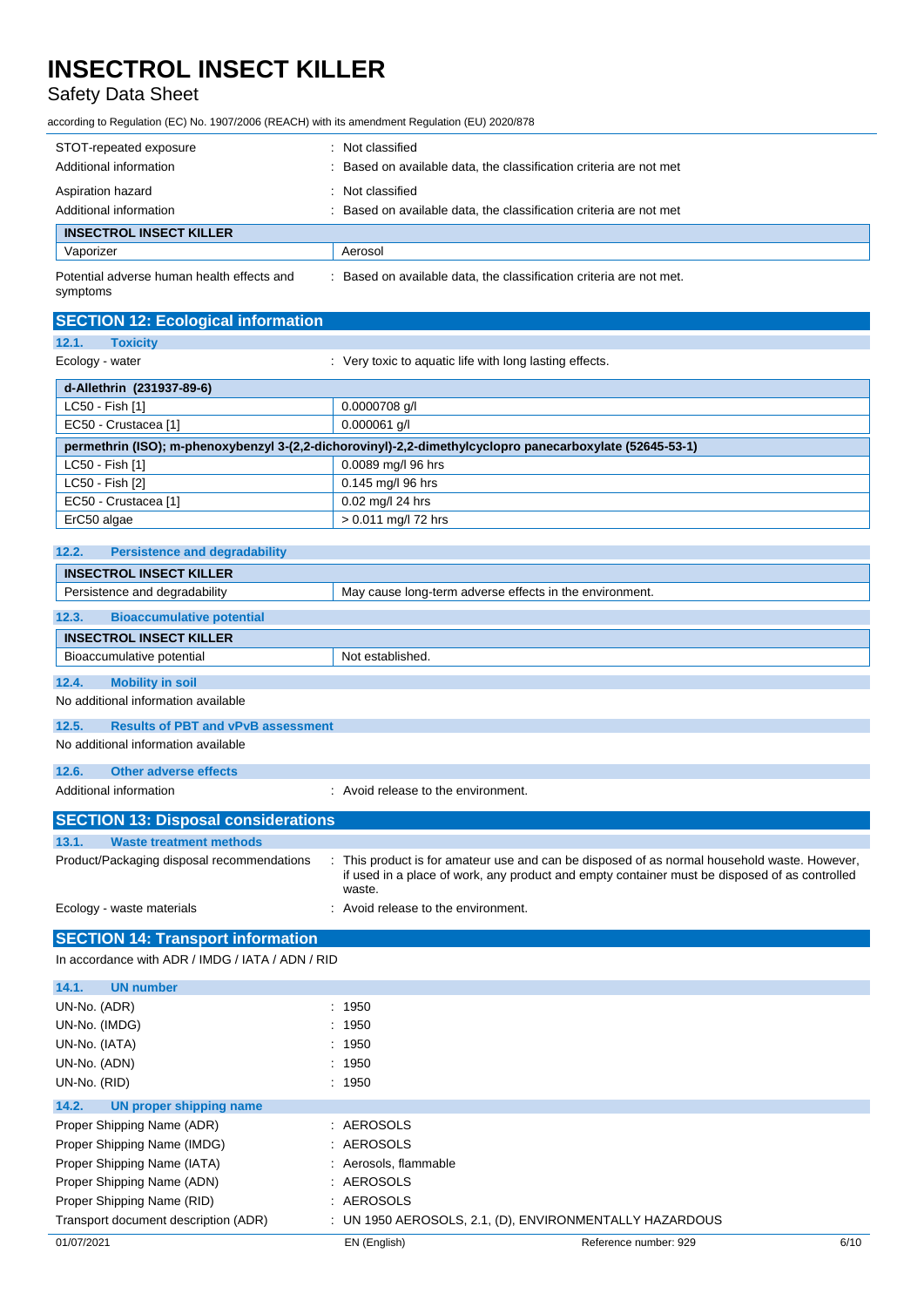# Safety Data Sheet

| according to Regulation (EC) No. 1907/2006 (REACH) with its amendment Regulation (EU) 2020/878 |  |  |  |
|------------------------------------------------------------------------------------------------|--|--|--|
|------------------------------------------------------------------------------------------------|--|--|--|

| according to Regulation (EC) No. 1907/2006 (REACH) with its amendment Regulation (EU) 2020/878 |                                                                     |
|------------------------------------------------------------------------------------------------|---------------------------------------------------------------------|
| Transport document description (IMDG)                                                          | : UN 1950 AEROSOLS, 2.1, MARINE POLLUTANT/ENVIRONMENTALLY HAZARDOUS |
| Transport document description (IATA)                                                          | : UN 1950 Aerosols, flammable, 2.1, ENVIRONMENTALLY HAZARDOUS       |
| Transport document description (ADN)                                                           | : UN 1950 AEROSOLS, 2.1, ENVIRONMENTALLY HAZARDOUS                  |
| Transport document description (RID)                                                           | : UN 1950 AEROSOLS, 2.1, ENVIRONMENTALLY HAZARDOUS                  |
| 14.3.<br><b>Transport hazard class(es)</b><br><b>ADR</b>                                       |                                                                     |
| Transport hazard class(es) (ADR)                                                               | : 2.1                                                               |
| Danger labels (ADR)                                                                            | : 2.1,                                                              |
|                                                                                                |                                                                     |
|                                                                                                |                                                                     |
|                                                                                                |                                                                     |
| <b>IMDG</b>                                                                                    |                                                                     |
| Transport hazard class(es) (IMDG)                                                              | : 2.1                                                               |
| Danger labels (IMDG)                                                                           | : 2.1,                                                              |
|                                                                                                |                                                                     |
|                                                                                                |                                                                     |
|                                                                                                |                                                                     |
| <b>IATA</b>                                                                                    |                                                                     |
| Transport hazard class(es) (IATA)                                                              | : 2.1                                                               |
| Danger labels (IATA)                                                                           | : 2.1,                                                              |
|                                                                                                |                                                                     |
|                                                                                                | Υ                                                                   |
| <b>ADN</b>                                                                                     |                                                                     |
| Transport hazard class(es) (ADN)                                                               | : 2.1                                                               |
| Danger labels (ADN)                                                                            | : 2.1,                                                              |
|                                                                                                |                                                                     |
|                                                                                                |                                                                     |
|                                                                                                |                                                                     |
| <b>RID</b>                                                                                     |                                                                     |
| Transport hazard class(es) (RID)                                                               | : 2.1                                                               |
| Danger labels (RID)                                                                            | $\therefore$ 2.1                                                    |
|                                                                                                |                                                                     |
| 14.4.<br><b>Packing group</b>                                                                  |                                                                     |
| Packing group (ADR)                                                                            | : Not applicable                                                    |
| Packing group (IMDG)                                                                           | Not applicable                                                      |
| Packing group (IATA)                                                                           | Not applicable                                                      |
| Packing group (ADN)                                                                            | : Not applicable                                                    |

Packing group (RID) **in the case of the case of the case of the case of the case of the case of the case of the case of the case of the case of the case of the case of the case of the case of the case of the case of the ca**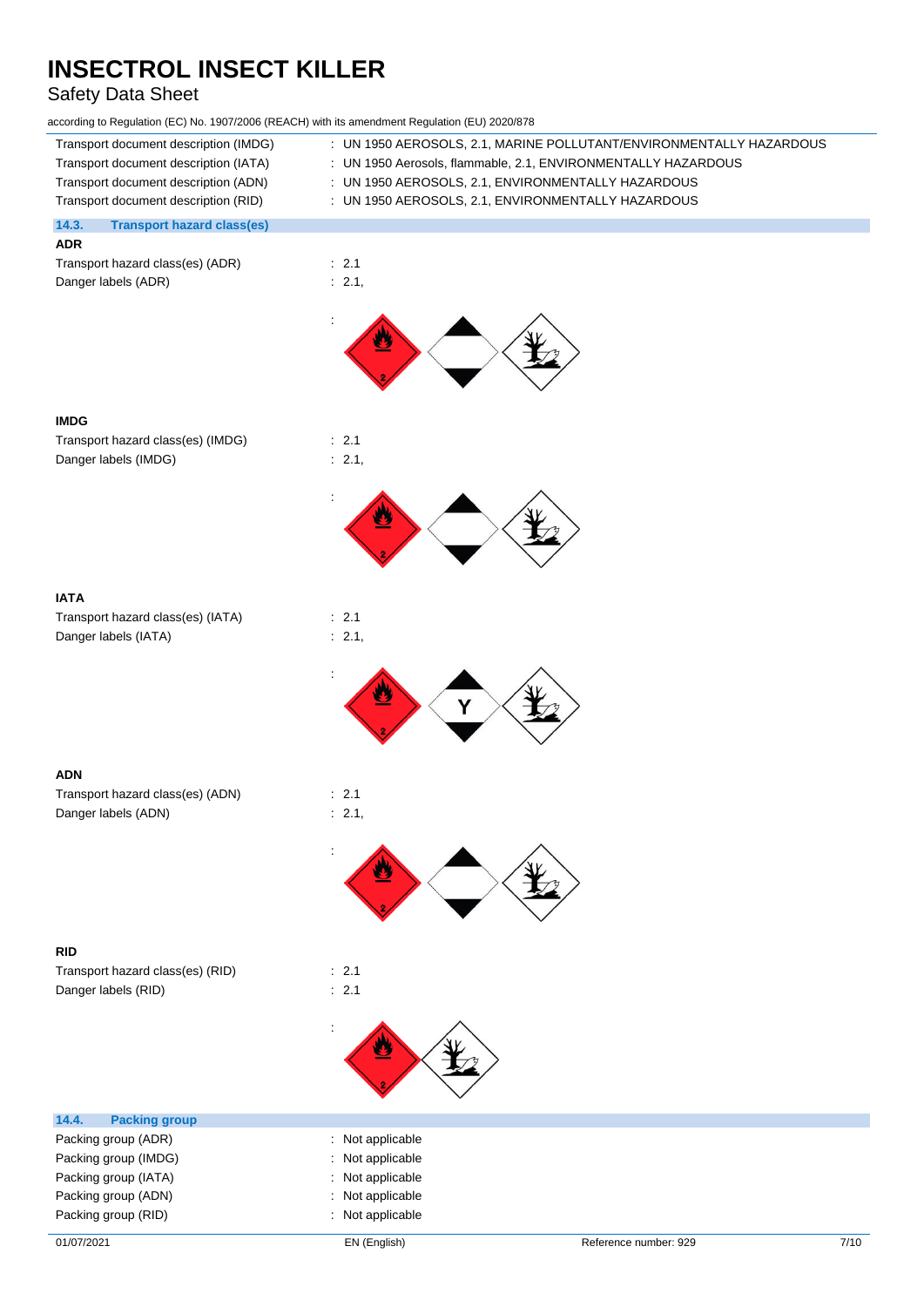# Safety Data Sheet

according to Regulation (EC) No. 1907/2006 (REACH) with its amendment Regulation (EU) 2020/878

| 14.5.<br><b>Environmental hazards</b> |                                          |
|---------------------------------------|------------------------------------------|
| Dangerous for the environment         | : Yes                                    |
| Marine pollutant                      | : Yes                                    |
| Other information                     | : No supplementary information available |

#### $14.6.$ **14.6. Special precautions for user**

| Special provisions (RID)<br>Limited quantities (RID)                        | : 190, 327, 344, 625<br>: 1L  |  |
|-----------------------------------------------------------------------------|-------------------------------|--|
| Classification code (RID)                                                   |                               |  |
| - Rail transport                                                            | .5F                           |  |
|                                                                             |                               |  |
| Number of blue cones/lights (ADN)                                           | $\therefore$ 1                |  |
| Ventilation (ADN)                                                           | : VE01, VE04                  |  |
| Equipment required (ADN)                                                    | : PP, EX, A                   |  |
| Excepted quantities (ADN)                                                   | $\colon$ EO                   |  |
| Limited quantities (ADN)                                                    | : 1 L                         |  |
| Special provisions (ADN)                                                    | : 190, 327, 344, 625          |  |
| Classification code (ADN)                                                   | .5F                           |  |
| - Inland waterway transport                                                 |                               |  |
| ERG code (IATA)                                                             | : 10L                         |  |
| Special provisions (IATA)                                                   | : A145, A167, A802            |  |
| CAO max net quantity (IATA)                                                 | : 150kg                       |  |
| CAO packing instructions (IATA)                                             | : 203                         |  |
| PCA max net quantity (IATA)                                                 | $: 75$ kg                     |  |
| PCA packing instructions (IATA)                                             | : 203                         |  |
| PCA limited quantity max net quantity (IATA)                                | : 30kgG                       |  |
| PCA Limited quantities (IATA)                                               | : Y203                        |  |
| PCA Excepted quantities (IATA)                                              | $\therefore$ EO               |  |
| - Air transport                                                             |                               |  |
| Segregation (IMDG)                                                          |                               |  |
|                                                                             | : SG69                        |  |
| Stowage and handling (IMDG)                                                 | : SW1, SW22                   |  |
| Stowage category (IMDG)                                                     | : None                        |  |
| EmS-No. (Spillage)                                                          | $: S-U$                       |  |
| EmS-No. (Fire)                                                              | $: F-D$                       |  |
| Special packing provisions (IMDG)                                           | $:$ PP87, L2                  |  |
| Packing instructions (IMDG)                                                 | : P207, LP02                  |  |
| Excepted quantities (IMDG)                                                  | $\therefore$ EO               |  |
| Limited quantities (IMDG)                                                   | $:$ SP277                     |  |
| Special provisions (IMDG)                                                   | : 63, 190, 277, 327, 344, 959 |  |
| - Transport by sea                                                          |                               |  |
| Tunnel restriction code (ADR)                                               | $\therefore$ D                |  |
| (ADR)                                                                       |                               |  |
| unloading and handling (ADR)<br>Special provisions for carriage - Operation | $\cdot$ S <sub>2</sub>        |  |
| Special provisions for carriage - Loading,                                  | : CV9, CV12                   |  |
| Special provisions for carriage - Packages<br>(ADR)                         | : V14                         |  |
| Transport category (ADR)                                                    | $\therefore$ 2                |  |
| Mixed packing provisions (ADR)                                              | : MP9                         |  |
| Special packing provisions (ADR)                                            | : PP87, RR6, L2               |  |
| Packing instructions (ADR)                                                  | : P207, LP02                  |  |
| Excepted quantities (ADR)                                                   | $\cdot$ EO                    |  |
| Limited quantities (ADR)                                                    | $\therefore$ 11               |  |
| Special provisions (ADR)                                                    | : 190, 327, 344, 625          |  |
| Classification code (ADR)                                                   | : 5F                          |  |
| - Overland transport                                                        |                               |  |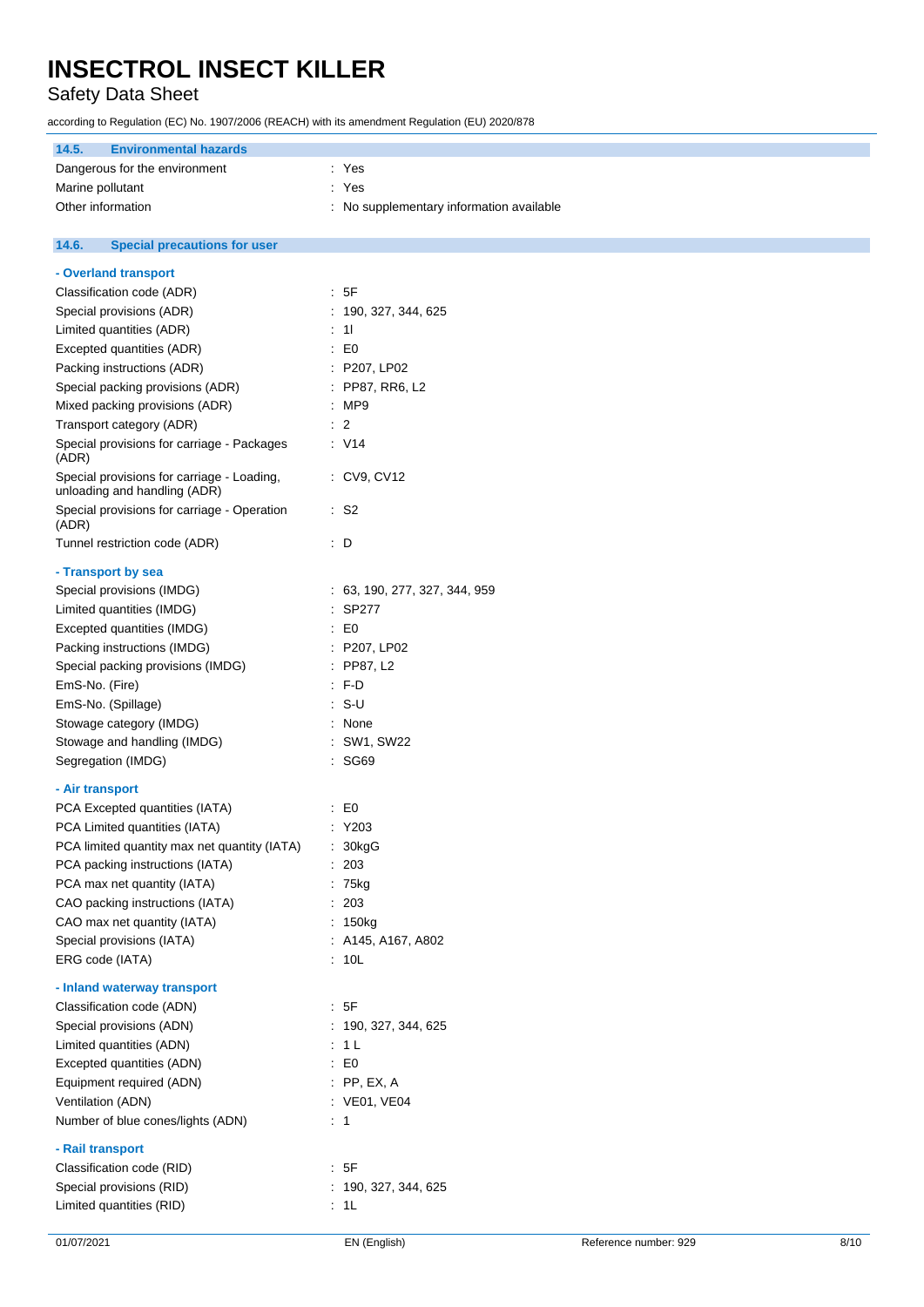# Safety Data Sheet

according to Regulation (EC) No. 1907/2006 (REACH) with its amendment Regulation (EU) 2020/878

| Excepted quantities (RID)                                                  | : E0             |  |
|----------------------------------------------------------------------------|------------------|--|
| Packing instructions (RID)                                                 | : P207, LP02     |  |
| Special packing provisions (RID)                                           | : PP87, RR6, L2  |  |
| Mixed packing provisions (RID)                                             | :MP9             |  |
| Transport category (RID)                                                   | $\therefore$ 2   |  |
| Special provisions for carriage – Packages<br>(RID)                        | : W14            |  |
| Special provisions for carriage - Loading,<br>unloading and handling (RID) | : CW9, CW12      |  |
| Colis express (express parcels) (RID)                                      | $\therefore$ CE2 |  |
| Hazard identification number (RID)                                         | : 23             |  |
|                                                                            |                  |  |

**14.7. Transport in bulk according to Annex II of Marpol and the IBC Code**

Not applicable

## **SECTION 15: Regulatory information**

**15.1. Safety, health and environmental regulations/legislation specific for the substance or mixture**

#### **15.1.1. EU-Regulations**

Contains no REACH substances with Annex XVII restrictions

Contains no substance on the REACH candidate list

Contains no REACH Annex XIV substances

Type of product (Biocide) 18 - Insecticides, acaricides and products to control other arthropods

#### **15.1.2. National regulations**

No additional information available

## **15.2. Chemical safety assessment**

No chemical safety assessment has been carried out

# **SECTION 16: Other information**

| Indication of changes: |                                   |                                                                                                                                                                                                                                                                                          |  |
|------------------------|-----------------------------------|------------------------------------------------------------------------------------------------------------------------------------------------------------------------------------------------------------------------------------------------------------------------------------------|--|
|                        | Issue date                        | Modified                                                                                                                                                                                                                                                                                 |  |
| 2.2                    | Precautionary<br>statements (CLP) | Modified                                                                                                                                                                                                                                                                                 |  |
| Data sources           |                                   | : REGULATION (EC) No 1272/2008 OF THE EUROPEAN PARLIAMENT AND OF THE<br>COUNCIL of 16 December 2008 on classification, labelling and packaging of substances and<br>mixtures, amending and repealing Directives 67/548/EEC and 1999/45/EC, and amending<br>Regulation (EC) No 1907/2006. |  |
| Other information      | None.                             |                                                                                                                                                                                                                                                                                          |  |

#### Full text of H- and EUH-statements:

| Acute Tox. 4 (Inhalation)             | Acute toxicity (inhal.), Category 4                               |                       |      |  |
|---------------------------------------|-------------------------------------------------------------------|-----------------------|------|--|
| Acute Tox. 4 (Inhalation: dust, mist) | Acute toxicity (inhalation:dust, mist) Category 4                 |                       |      |  |
| Acute Tox. 4 (Oral)                   | Acute toxicity (oral), Category 4                                 |                       |      |  |
| Aerosol 1                             | Aerosol, Category 1                                               |                       |      |  |
| Aquatic Acute 1                       | Hazardous to the aquatic environment - Acute Hazard, Category 1   |                       |      |  |
| Aquatic Chronic 1                     | Hazardous to the aquatic environment - Chronic Hazard, Category 1 |                       |      |  |
| Asp. Tox. 1                           | Aspiration hazard, Category 1                                     |                       |      |  |
| Carc. 1A                              | Carcinogenicity, Category 1A                                      |                       |      |  |
| Flam. Gas 1A                          | Flammable gases, Category 1A                                      |                       |      |  |
| Muta, 1B                              | Germ cell mutagenicity, Category 1B                               |                       |      |  |
| Press, Gas                            | Gases under pressure                                              |                       |      |  |
| Skin Sens. 1                          | Skin sensitisation, Category 1                                    |                       |      |  |
| H <sub>220</sub>                      | Extremely flammable gas.                                          |                       |      |  |
| H <sub>222</sub>                      | Extremely flammable aerosol.                                      |                       |      |  |
| H <sub>229</sub>                      | Pressurised container: May burst if heated.                       |                       |      |  |
| H302                                  | Harmful if swallowed.                                             |                       |      |  |
| H304                                  | May be fatal if swallowed and enters airways.                     |                       |      |  |
| H317                                  | May cause an allergic skin reaction.                              |                       |      |  |
| H332                                  | Harmful if inhaled.                                               |                       |      |  |
| H340                                  | May cause genetic defects.                                        |                       |      |  |
| 01/07/2021                            | EN (English)                                                      | Reference number: 929 | 9/10 |  |